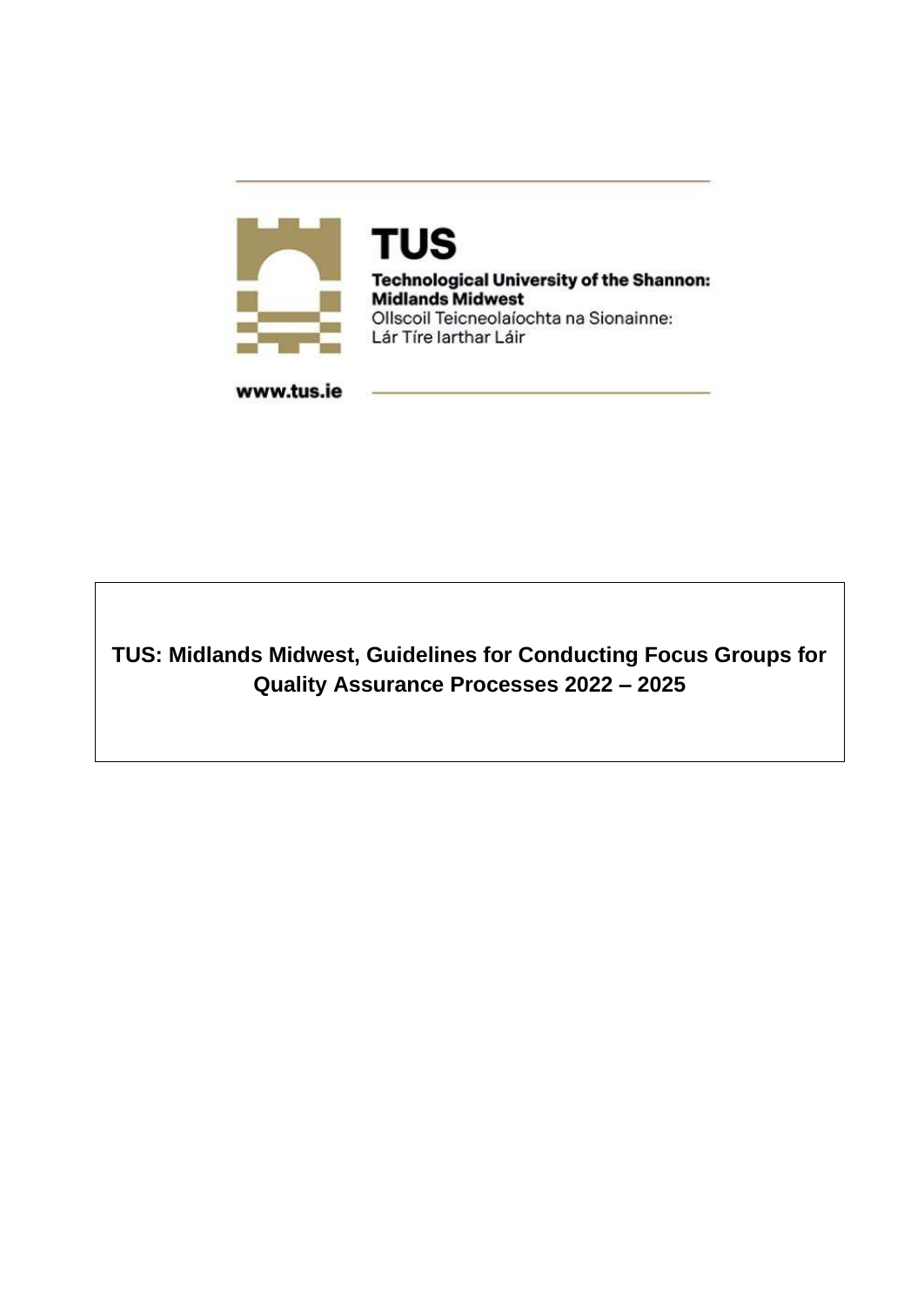

## **Document Control Record**

| <b>Academic Quality Assurance and Enhancement Handbook</b> |                                                                                                                     |
|------------------------------------------------------------|---------------------------------------------------------------------------------------------------------------------|
|                                                            | Volume X: No X                                                                                                      |
| <b>Document Title</b>                                      | <b>TUS: Midlands Midwest, Guidelines for Conducting Focus</b><br>Groups for Quality Assurance Processes 2022 – 2025 |
| <b>Document Entrust</b>                                    | Academic Council Subcommittee:                                                                                      |
|                                                            | Quality Management: Assurance, Enhancement &                                                                        |
|                                                            | Integration                                                                                                         |
| <b>Document Status</b>                                     | Approved                                                                                                            |
| <b>Revision No</b>                                         | 1.0                                                                                                                 |
| <b>Pages</b>                                               | Page 2 of 12                                                                                                        |
| <b>Approval Body</b>                                       | <b>Academic Council</b>                                                                                             |
| Date of Approval                                           | 29/04/2022                                                                                                          |
| <b>Next Revision</b>                                       | 2025                                                                                                                |

| <b>Revision History</b> |                                    |
|-------------------------|------------------------------------|
| <b>Revision No</b>      | <b>Comments/Summary of Changes</b> |
| 1.0                     | <b>Noted by Academic Council</b>   |
|                         |                                    |
|                         |                                    |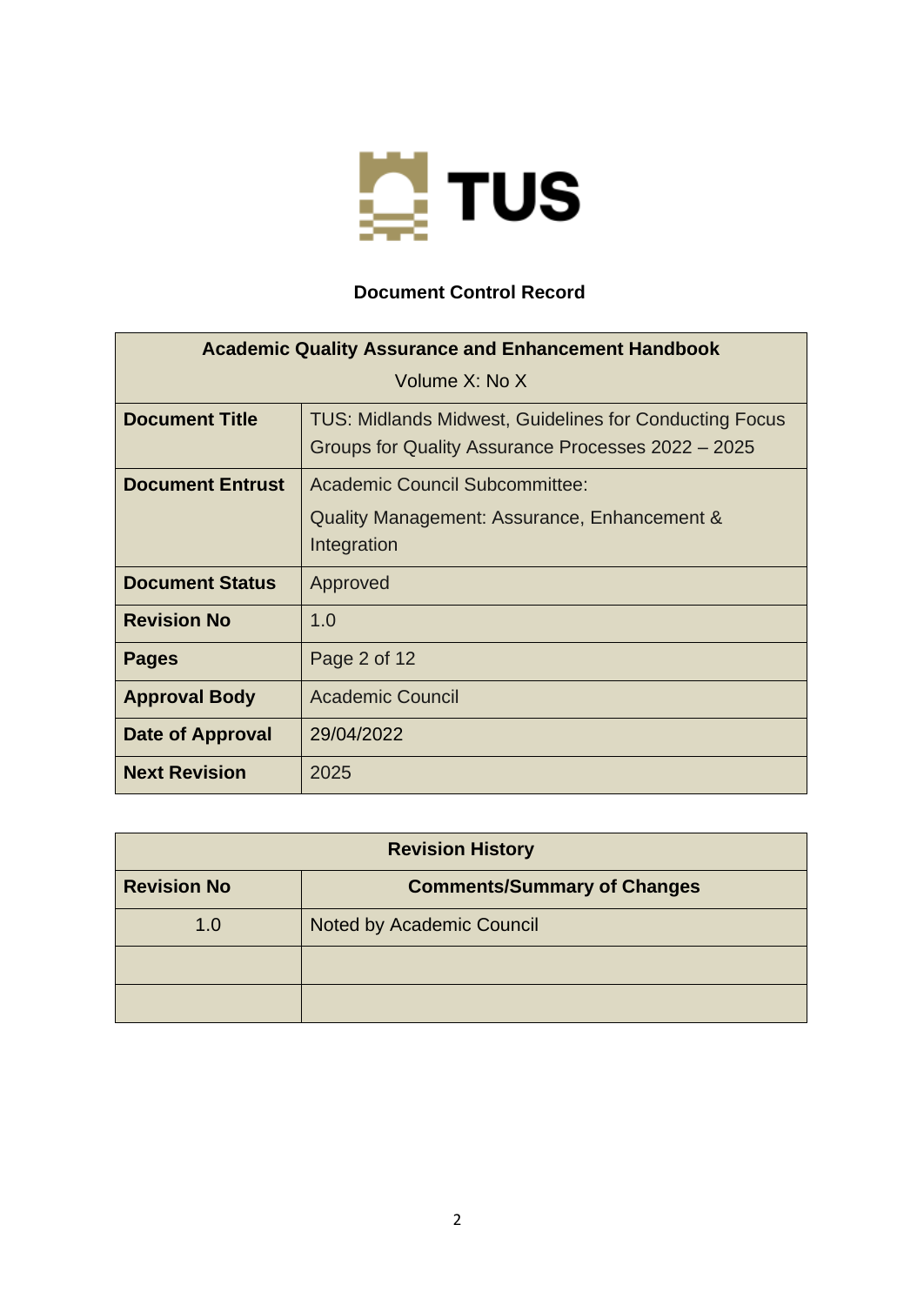### Contents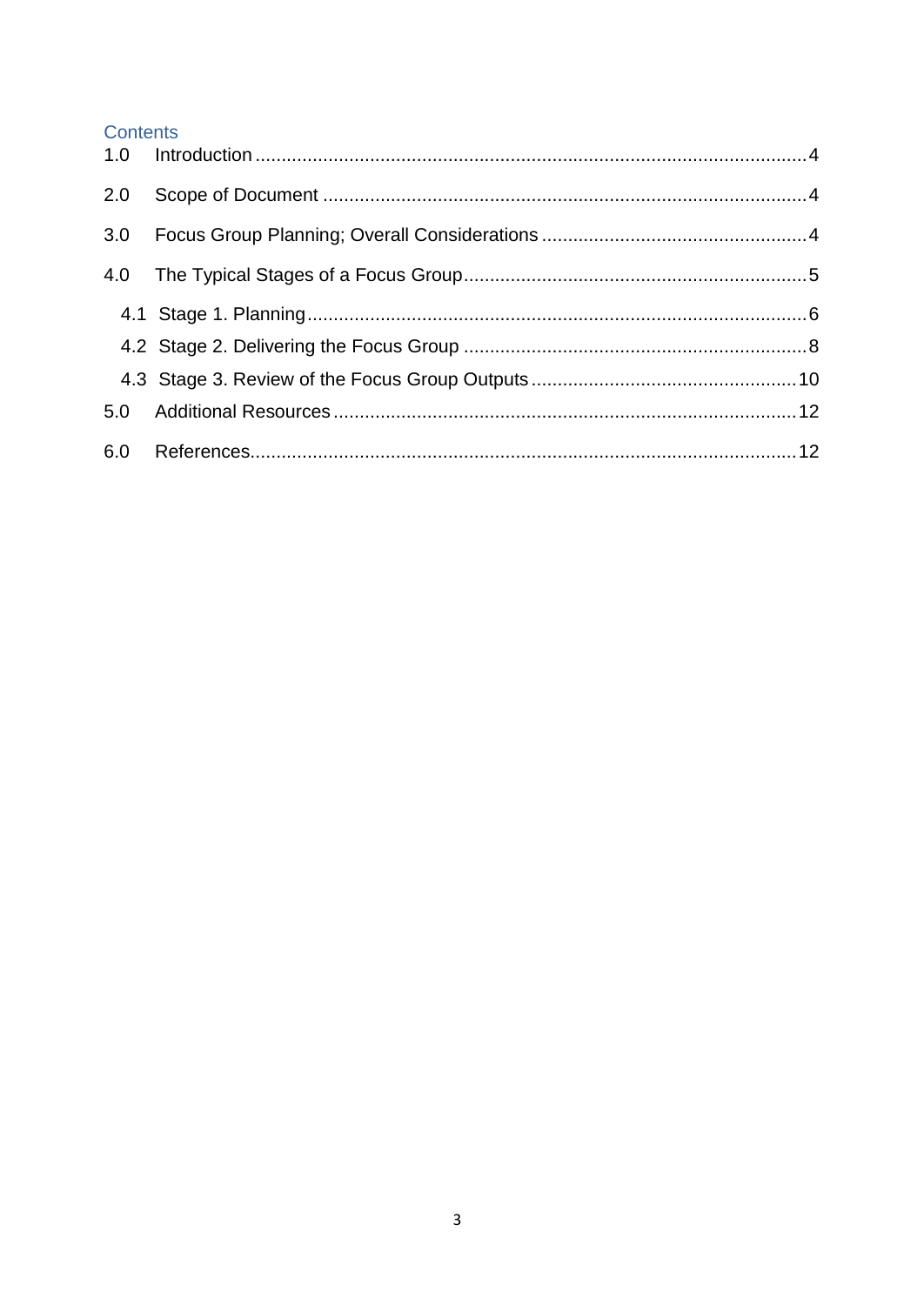#### <span id="page-3-0"></span>1.0 Introduction

A focus group is a gathering of purposely selected individuals with the aim of participating in a planned discussion intended to prompt insights and analysis about a particular topic or area of interest in an environment that is positive and facilitates constructive engagement. Focus groups allow members to interact and influence each other during a discussion and a consideration of ideas and perspectives. In this context, they function as a collective on purpose and aim at group discussion to complement and enhance individual responses to formal questions and produce qualitative data. In this context, Krueger et al (2015) noted that *"A focus group study is a carefully planned series of discussions designed to obtain perceptions on a defined area of interest in a permissive, nonthreatening environment."* [1]

The use of focus groups provides a fundamental tool in self-evaluation exercises. Technological University of the Shannon: Midlands Midwest, has a broad range of quality assurance fora and processes during which self-evaluation plays a critical role. These include *Academic Faculty, Department and Programme Reviews, Reviews of Technological University Support Units*, and targeted *Thematic Reviews* of specific topic areas critical to the University Vision, Mission and Strategic Planning. The production of a *Self-Evaluation Report* is a frequent output of such quality assurance processes and, in this context, the deliberative and discursive aspect of focus groups have the potential to provide valuable inputs to such self-evaluations and the resulting reports. In addition, University staff may run focus groups with students both in the context of self-evaluation exercises and as a teaching and learning tool.

### <span id="page-3-1"></span>2.0 Scope of Document

This document is a reference guide for planning, structuring and implementing a focus group session. It has been created as a resource to support staff who are running focus groups as an approach for self-valuation exercises, information gathering and collation with TUS: Midlands Midwest Staff or Students.

### <span id="page-3-2"></span>3.0 Focus Group Planning; Overall Considerations

While the overall aim and objectives of focus groups will vary, there are key components around planning and structuring a session that can be followed to ensure the required information is gathered. Different approaches provide opportunities for gathering input from individuals and groups and ensure that the appropriate emphasis is placed on key topics to obtain the necessary information.

The format of a focus group will depend on the number of participants and the way it will be moderated. *"Participants are selected because they have certain characteristics*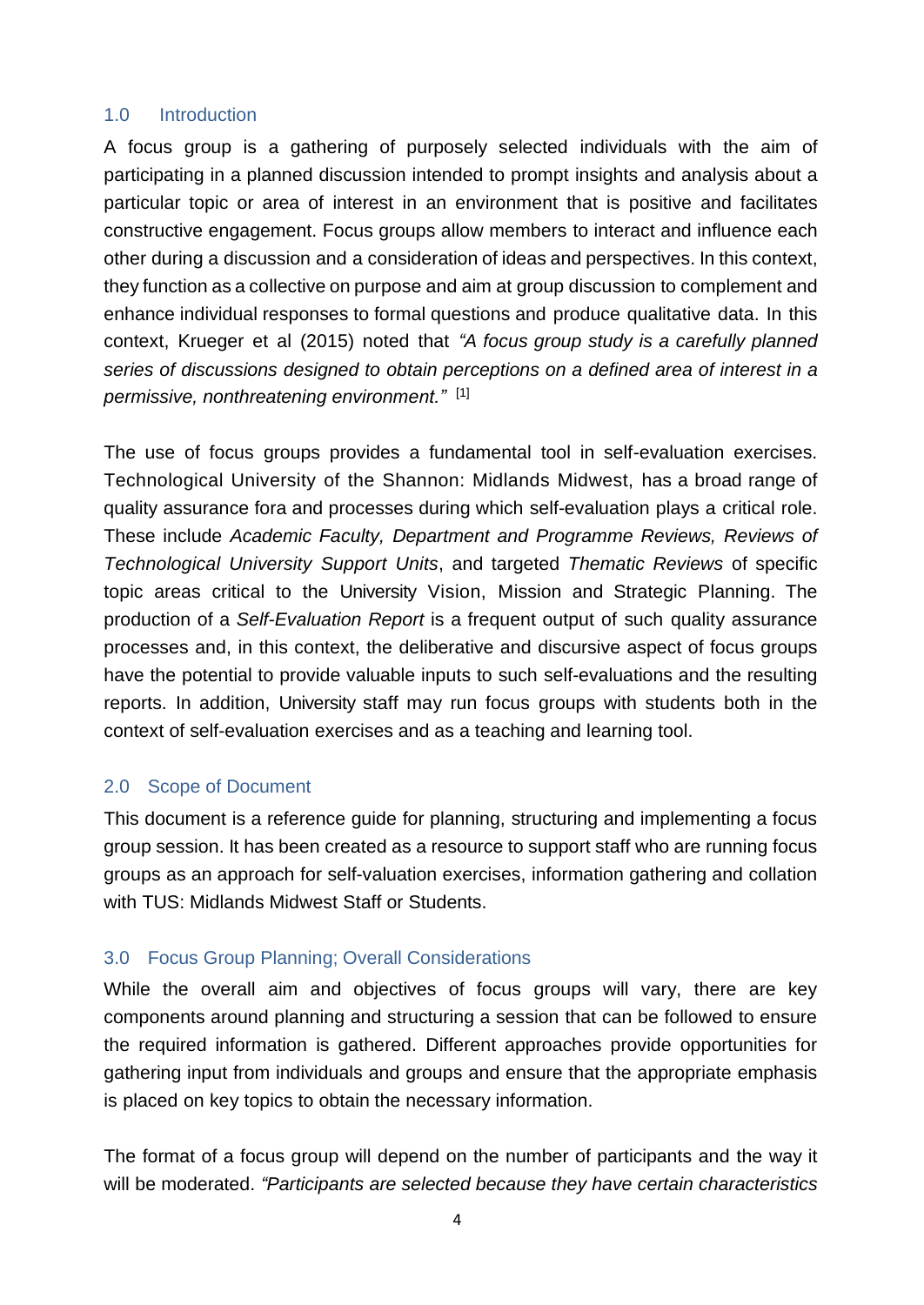*in common that relate to the topic of the focus group"* and the *"intent of the focus group is to promote self- disclosure among participants"* [1] . It is important to establish the purpose of the focus group early on in the planning process. Some key preliminary questions to consider include:

- What is the purpose of the focus group?
- What is the key information that needs to be gathered?
- For what themes and/or topics is the information being sought?
- Who are the participants needed to gather the required information?
- What activities and tasks can be utilised to assist the deliberations of the group?
- How will the focus group be moderated?

These general considerations will determine the questions and topics to ask the group. The questions should be sequenced so that they focus on specific key topics relating to the purpose of the focus group and allow the group to progressively discuss the topic in more detail as each question is answered sequentially. Identifying the participants will inform what activities and tasks are most suitable so that the work of the focus group and its outputs can be optimised. The remaining considerations centre on how the group will be moderated, and the resources and tools required for information collection and collation.

## <span id="page-4-0"></span>4.0 The Typical Stages of a Focus Group

The typical Stages of a focus group include *Planning, Delivery, and Review* and an overview of these is provided in Figure 1.



**Figure 1: The typical three Stages of a focus group***.*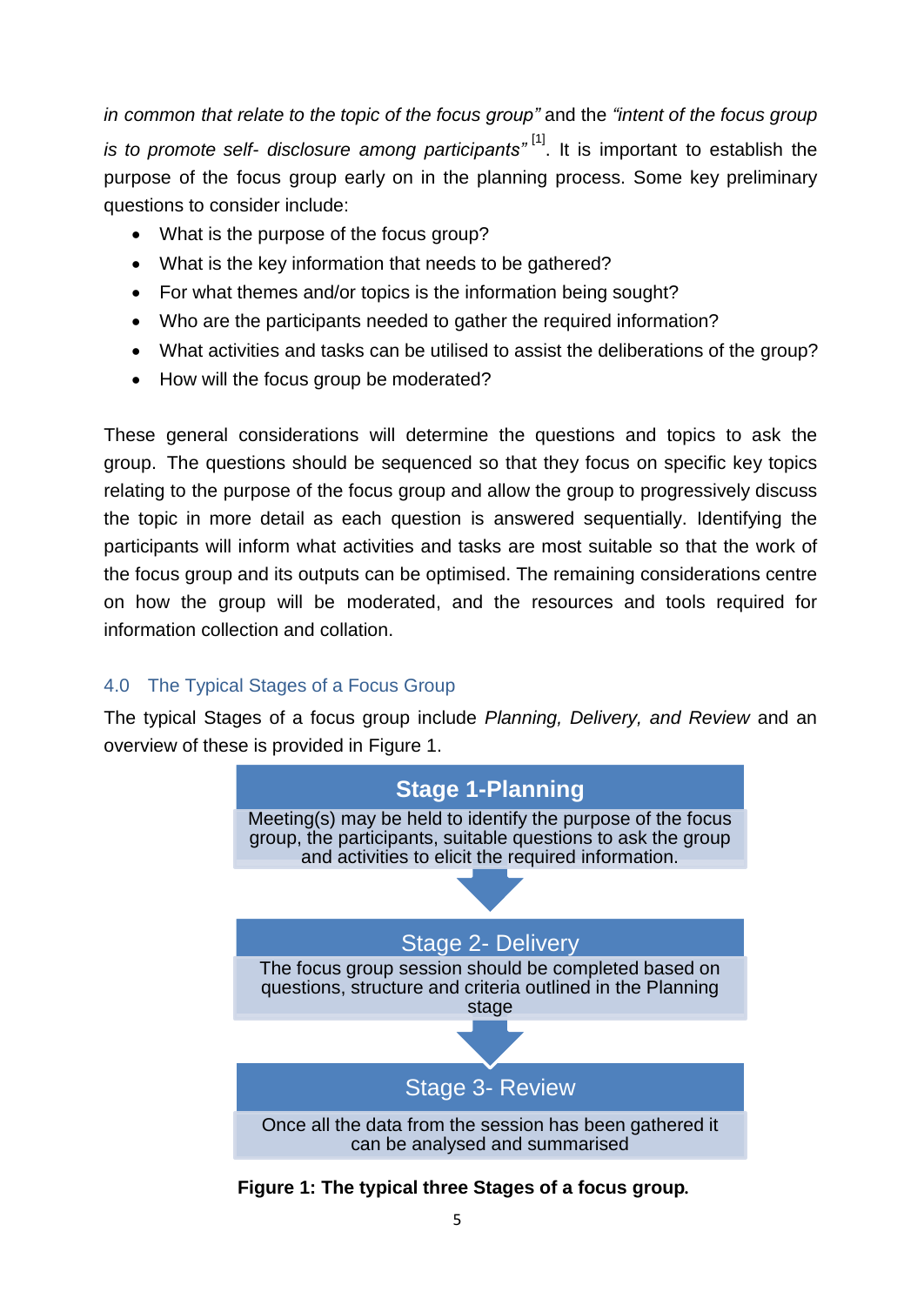## <span id="page-5-0"></span>4.1 Stage 1. Planning

Careful planning is the key to the success of a focus group. It is recommended that the individuals organising the focus group have an initial planning meeting. The aim and purpose of this planning meeting is to identify the following criteria:

- 1. Establish the aim/purpose of the focus group;
- 2. Identify the required participants needed to complete the focus group;
- 3. Decide on the type of moderation for the session;
- 4. Design the questions for the focus group and map the questions back to the aim of the focus group session to ensure the correct information is being gathered;
- 5. Structure the session (outline of the session activities and session details including time, location, duration and resources needed for group activities).

A follow up meeting will normally be required to review the questions and the proposed session structure. The critical considerations in the planning process are summarised in Table 1.

## **Table 1. The Planning Phase; Key Considerations**

| $\overline{1}$ | Establish the aim/purpose of the focus group                                           |
|----------------|----------------------------------------------------------------------------------------|
|                | It is important to identify the aim/purpose at the start as questions and              |
|                | activities will be based on this:                                                      |
|                | What are the aims/objectives of the session?                                           |
|                | What is the issue/topic that is being reviewed?                                        |
|                | What information should be gathered and why is this information required?              |
|                | How will this information be used?                                                     |
| $\overline{2}$ | <b>Identify the required participants</b>                                              |
|                | Which participants will the topic/issue be most relevant to?                           |
|                | Are all relevant stakeholders included?                                                |
|                | How will participants be asked to take part?                                           |
|                | Do participants need to be nominated by designated parties/entities (e.g.<br>$\bullet$ |
|                | management/staff/external members/others)?                                             |
| 3              | Decide on the type of Moderation for the session                                       |
|                | Who is a suitable person to provide an open atmosphere for discussion                  |
|                | and that can facilitate participants giving their opinions and feedback?               |
|                | Will the moderator be external or internal to the group?                               |
|                | Depending on the size of the group and the type of activities, is an                   |
|                | additional person required to run the focus group and gather feedback from             |
|                | the group?                                                                             |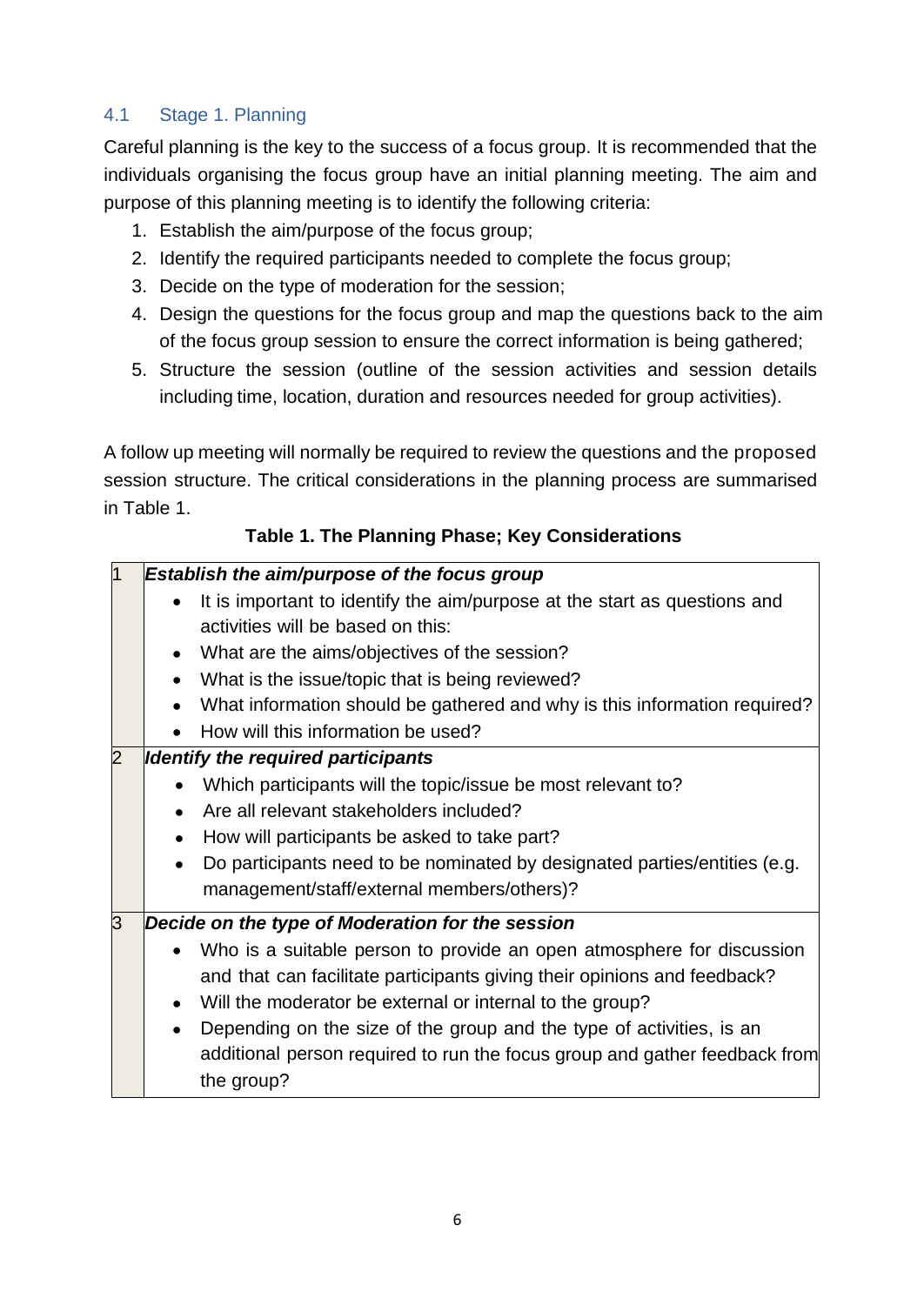| $\overline{4}$ | <b>Questions and Topics</b>                                                           |
|----------------|---------------------------------------------------------------------------------------|
|                | It is important to allow enough time for participants to complete and answer each     |
|                | question. Consider how much time is needed per question, especially if they are       |
|                | group questions (10-15 minutes per question; note that this typically gives 5-7       |
|                | questions that can be asked in a 2-hour focus group session).                         |
|                | It is important that questions are designed to:                                       |
|                | align with the aim/purpose of the focus group;                                        |
|                | focus on one aspect or issue at a time;<br>$\bullet$                                  |
|                | be relevant and address the interests or concerns of the participants;                |
|                | allow for open discussion.                                                            |
| 5              | <b>Structure the Activities</b>                                                       |
|                | Once the questions have been selected, different approaches can be used to gather     |
|                | feedback from the participants. Participants may be asked to give individual          |
|                | feedback using online survey/questionnaires on some questions and then asked          |
|                | to discuss other questions as a group using flipcharts, etc. Depending on the         |
|                | duration of the session the format will vary but will include the following sections: |
|                | Introduction;                                                                         |
|                | Icebreaker;                                                                           |
|                | Questions;                                                                            |
|                | Summary and Wrap up.                                                                  |
|                |                                                                                       |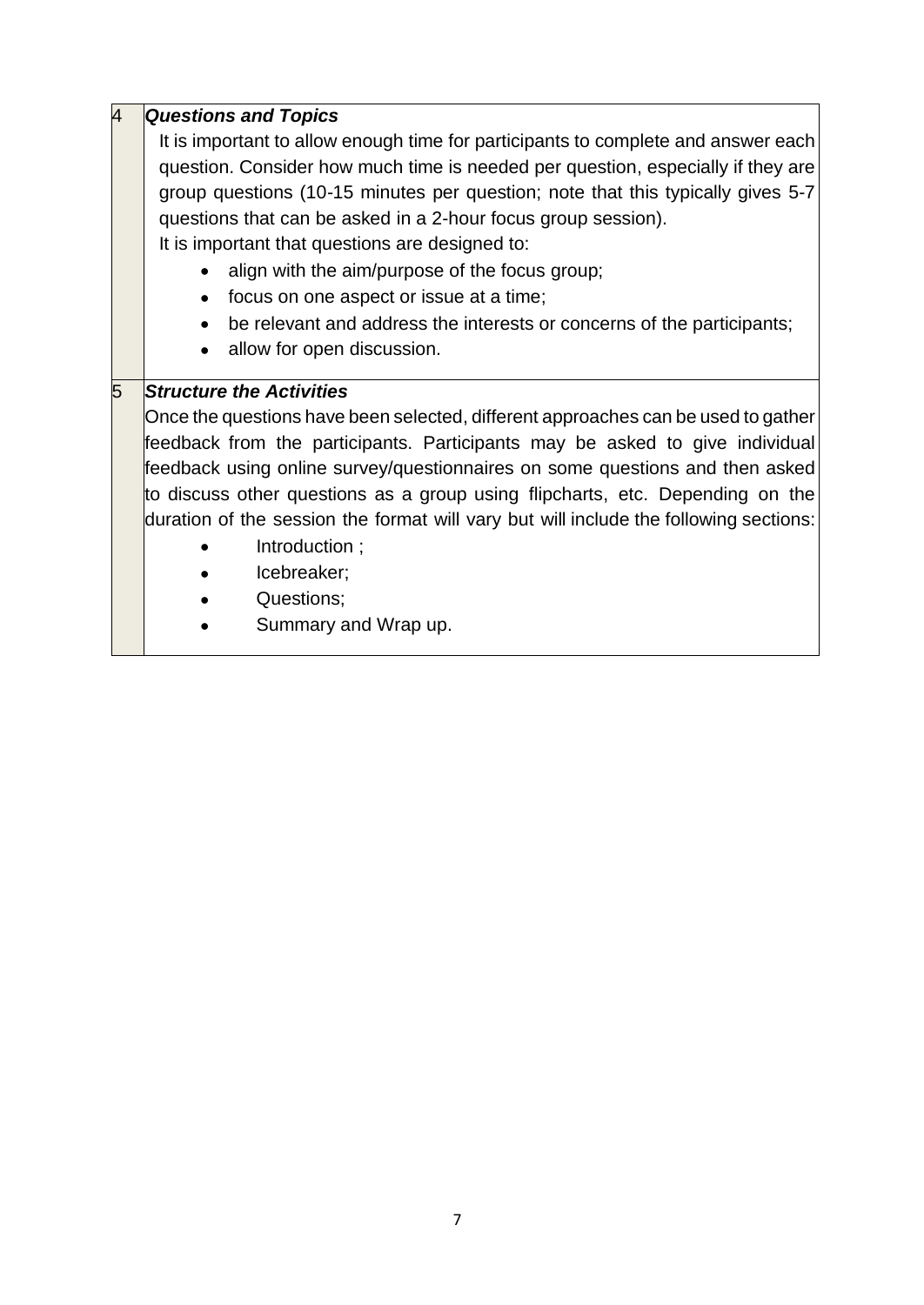### <span id="page-7-0"></span>4.2 Stage 2. Delivering the Focus Group

The focus group session should be completed based on the criteria, structure and questions, developed and outlined during Stage 1. It is important that the agreed planning outcomes are used as the basis for delivery.

At the start of the focus group, the moderator should welcome and thank participants for attending the session. The group should be provided with an overview as to what the focus group is about, and its overall aims.

The moderator will outline that all data gathered and outputs from the focus group will be fully compliant with the *Data Protection Acts* 1988 to 2018 [3] and the *General Data Protection Regulation (EU)* [4] 2016/679". The moderator should also provide the focus group members with an outline statement informing participants and all contributions during the session will be aggregated and anonymised so that the contributions of individual participants cannot be identified.

This can be followed by the moderator asking the group to create their own the code of practice. This is an important part of establishing a positive and constructive dialogue among participants and an atmosphere that encourages maximum participation. This should only take a few minutes and refers to respecting different opinions and being respectful towards other participants to allow each voice/opinion to be heard.

The moderator can then begin with the first question which may be an 'Icebreaker' question to ease into the dialogue.

The Delivery Stage can be comprised of the following:

- 1. Introduction;
- 2. Icebreaker question/activity;
- 3. Completing questions;
- 4. Gathering feedback;
- 5. Summary and wrap up.

The critical considerations in the Delivery Stage are summarised in Table 2.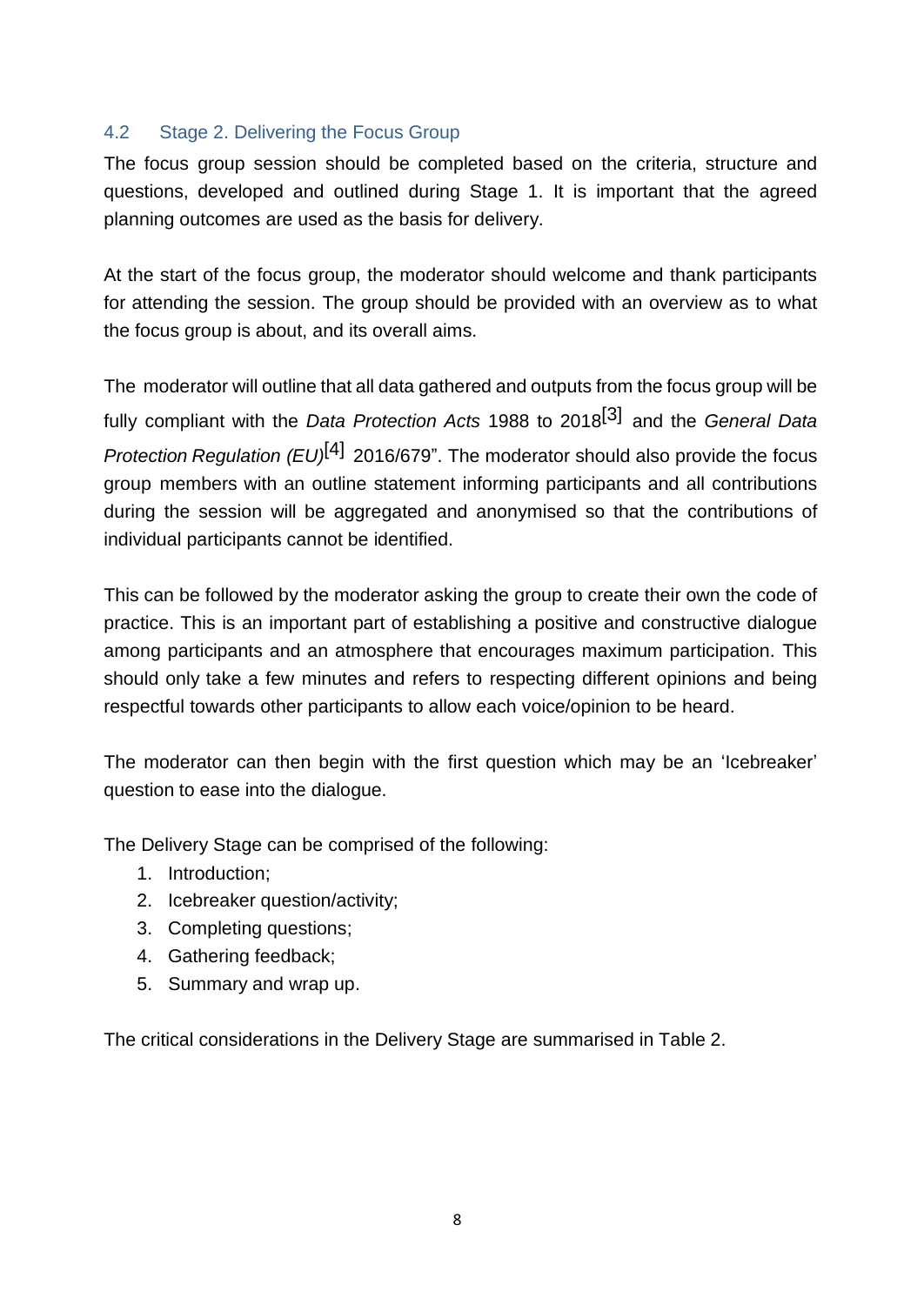| 11<br>$\overline{2}$ | <b>The Introduction</b><br>It is important that the moderator gives an introduction and overview for<br>the focus group to identify what the aim and purpose of the session is.<br>Participants should be given an outline of the focus group.<br>The group should come up with their code of practice.<br>The Use of Icebreakers<br>Depending on the size of the group and duration of the session and the<br>participants the type of icebreaker question will vary.<br>This can be a basic question where each participant introduces themselves<br>or a group activity where participants are encouraged to work co-operatively<br>on a task.                                                                                                                                                                                                            |
|----------------------|--------------------------------------------------------------------------------------------------------------------------------------------------------------------------------------------------------------------------------------------------------------------------------------------------------------------------------------------------------------------------------------------------------------------------------------------------------------------------------------------------------------------------------------------------------------------------------------------------------------------------------------------------------------------------------------------------------------------------------------------------------------------------------------------------------------------------------------------------------------|
| 3                    | <b>Completing Questions</b><br>Participants will be asked to answer or think about the different questions.<br>Active group participation can be encouraged using some of the following<br>approaches such as Think-Pair-Share or DeBono's Thinking Hats (C.f.<br>Active Learning Methodologies <sup>[2]</sup> ).<br>Working in groups, participants are asked to give suggestions and solutions<br>to issues they identified in the earlier session. Here groups can be asked to<br>think about all topics or just to focus on specific ones.                                                                                                                                                                                                                                                                                                               |
| 4                    | Gathering Feedback<br>The moderator asks a question to the. It is important to allow time and wait<br>for a participant to contribute. When participants respond the moderator<br>can then ask follow on questions to get more specific details.<br>Participants can be provided with resources/media to record their answers<br>(for example using flipcharts to answer questions or use Mentimeter for<br>online activities- (Mentimeter).<br>Feedback can be gathered via an online questionnaire or survey tools. This<br>allows each participant's contribution to be gathered.<br>If feasible, a dedicated note taker can be assigned to the focus group to<br>aid with the information gathering process.<br>Audio recording may be taken if appropriate in accordance with the<br>principles of informed consent and the TUS Data Governance Policy. |

# **Table 2. Delivering the focus group; key considerations**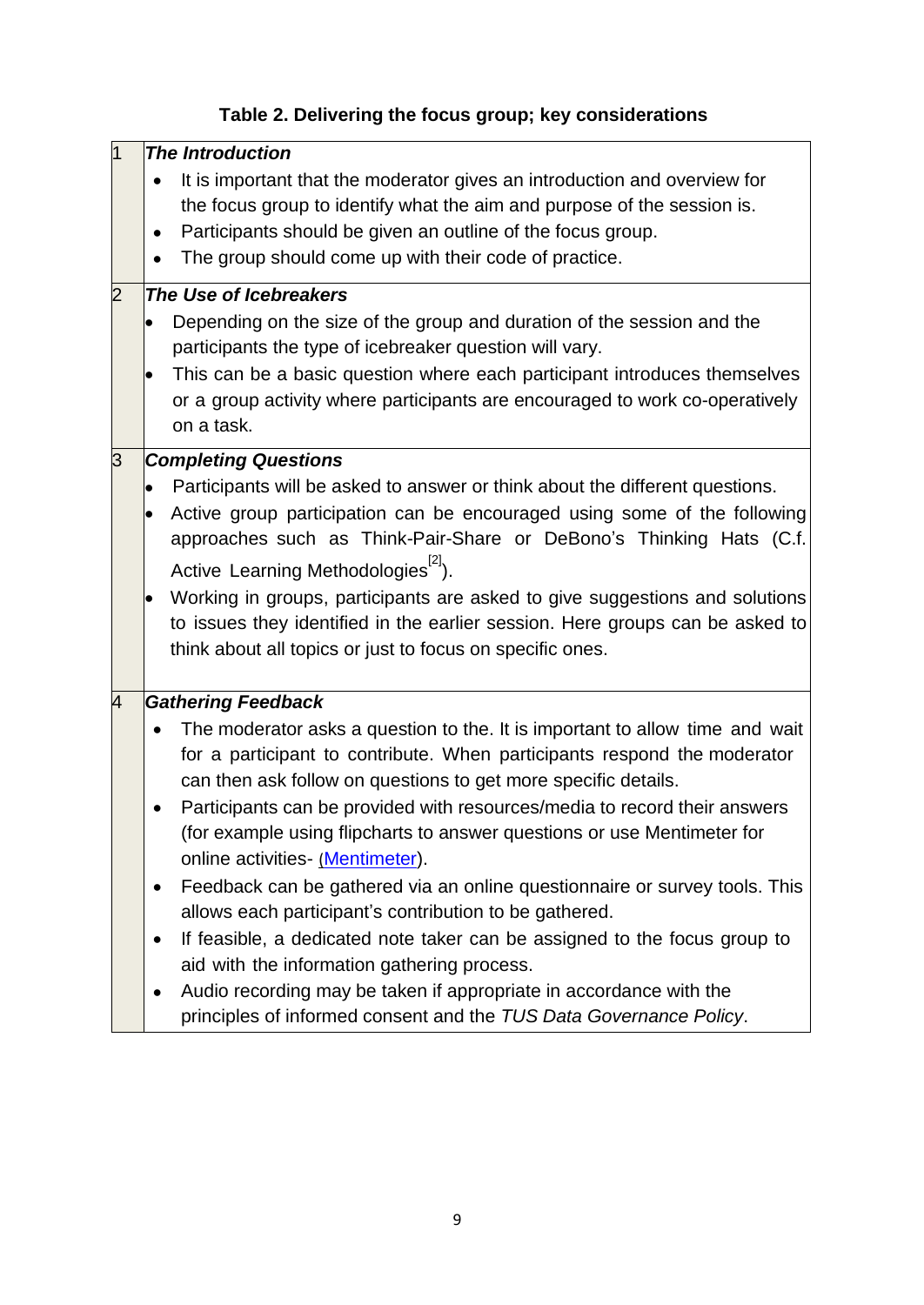### 5 *Summary and Wrap up*

- In the final section the Moderator will summarise the main points of discussion including: the main themes/issues should be highlighted; and any potential recommendations arising should be identified and any final perspectives may be captured.
- Participants may be provided with the opportunity to affirm agreement/disagreement with the main points emerging.
- It is important that participants are thanked for their contribution.

## <span id="page-9-0"></span>4.3 Stage 3. Review of the Focus Group Outputs

During this stage the data can be analysed based on the Aims and Objectives of the focus group. The Analysis Stage should be a systematic process which completes the following phases:

- 1. Analysis during the session;
- 2. Gather data and feedback from the group;
- 3. Review data and analyse feedback from the group;
- 4. Generate a report on the findings.

The critical considerations in the Review Stage 3 are summarised in Table 3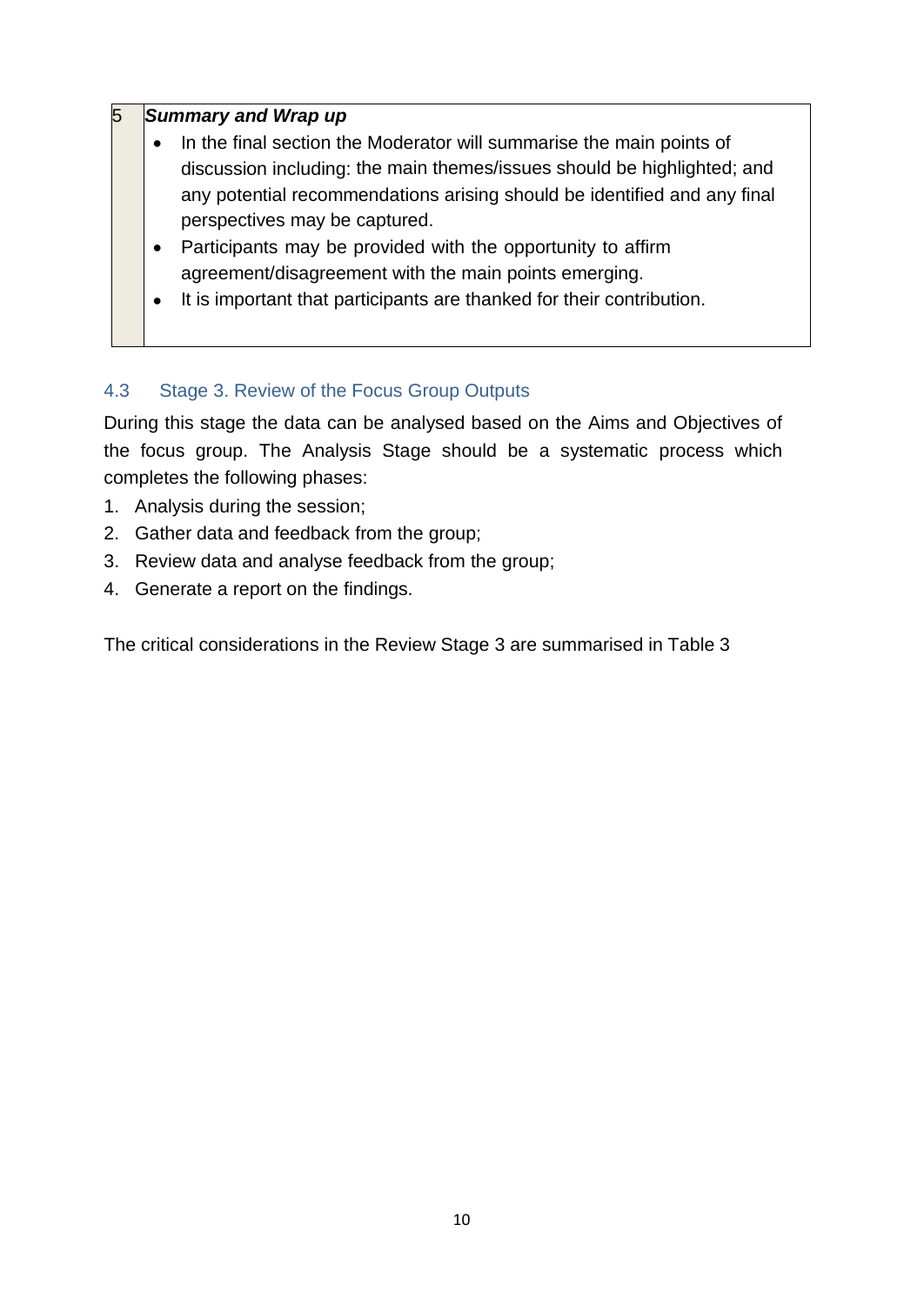# **Table 3. Review of the Focus Group Outputs**

|   | Analysis during the session                                                                |
|---|--------------------------------------------------------------------------------------------|
|   | Identify the key issues, concerns or topics that emerge from the dialogue                  |
|   | during the focus group.                                                                    |
|   | • The Moderator then follows up with participants and seeks clarification or               |
|   | further information on a topic or issue.                                                   |
|   | This process feeds into the Summary and Wrap Up session (Stage 2,                          |
|   | Step 5).                                                                                   |
|   | <b>Collate data and feedback</b>                                                           |
|   | All sources of data can now be gathered and analysed; these may include:                   |
|   | Written group contributions that were completed by the group on flip charts,<br>etc.       |
|   | Any notes taken by a dedicated person tasked with taking notes.<br>٠                       |
|   | Any audio recordings that were taken, these may need to be transcribed                     |
|   | and then summarised.                                                                       |
|   | Any online surveys/questionnaires.                                                         |
| З | <b>Review data and analyse feedback</b>                                                    |
|   | • Analyse feedback and identify key findings for each question.                            |
|   | • Based on the findings, the themes will emerge based on each question and                 |
|   | also main themes for the overall session                                                   |
|   | • It is important to identify the following areas:                                         |
|   | • Areas of agreement, disagreement and improvement                                         |
|   | • Possible solutions and recommendations.                                                  |
| 4 | Generate a report on the findings                                                          |
|   | The report should present a summary of the responses from the questions asked              |
|   | and also identify the key themes that emerged from the discussion.                         |
|   | It is important to identify where there are issues, concerns and suggested                 |
|   | ways for improvement and enhancement.                                                      |
|   | The report should reference quotes from participants where suitable.                       |
|   | The structure of the report will vary but may include the following sections:<br>$\bullet$ |
|   | Overview and Objectives;<br>$\bullet$                                                      |
|   | Structure/Methodology;<br>٠                                                                |
|   | Summary;<br>$\bullet$                                                                      |
|   | Main Findings;                                                                             |
|   | Conclusion.                                                                                |